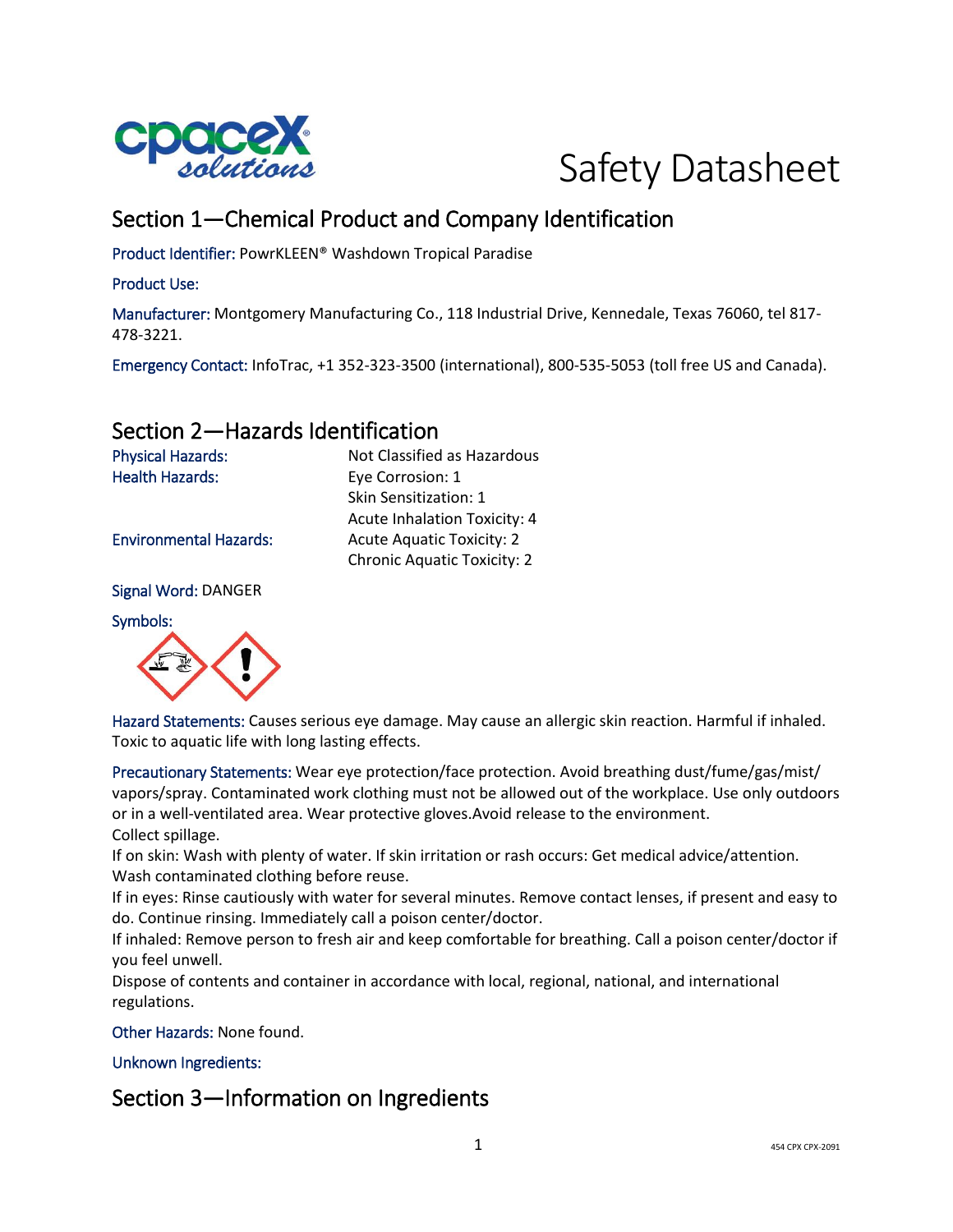| <b>Ingredient Name</b>                                       | Ingredient<br>Percentage | Ingredient CAS<br>No |
|--------------------------------------------------------------|--------------------------|----------------------|
| The exact chemical identities and percentages of composition |                          |                      |
| have been withheld as a trade secret.                        |                          |                      |

## Section 4—First Aid Measures

Skin contact: If on skin: Wash with plenty of water. If skin irritation or rash occurs: Get medical advice/attention. Wash contaminated clothing before reuse.

Eye contact: If in eyes: Rinse cautiously with water for several minutes. Remove contact lenses, if present and easy to do. Continue rinsing. Immediately call a poison center/doctor.

Ingestion: If swallowed: No need for first aid is anticipated if material is swallowed. If irritation occurs, seek medical attention.

Inhalation: If inhaled: Remove person to fresh air and keep comfortable for breathing. Call a poison center/doctor if you feel unwell.

Most important symptoms/effects, acute and delayed: N/D

Indication of immediate medical attention/special treatment: N/D

## Section 5—Fire-Fighting Measures

Suitable extinguishing media: Water, fog, foam, dry chemical, CO₂

Specific hazard arising from chemicals: None known

Special equipment and precautions: Wear self-contained breathing apparatus and protective gear. Cool nearby containers with water spray.

## Section 6—Accidental Release Measures

Personal precaution, protective equipment, emergency procedures: Avoid contact with skin and eyes. Do not ingest. Do not inhale. Wear Personal Protective Equipment (refer to section 8).

Methods and material for containment and clean up: Avoid release to the environment. Stop discharge and contain material. Substantial quantities may be recovered with a vacuum pump. Use explosion proof equipment if flammable or combustible. Otherwise, use appropriate absorbent. Place contaminated material in container suitable for disposal. Use appropriate protective equipment. Be sure there is adequate ventilation. Do not flush to streams or other bodies of water. Contact appropriate environmental agencies if further guidance is required.

## Section 7—Handling and Storage

Precautions for safe handling: Wash thoroughly after handling, especially before eating, drinking, smoking or using restroom facilities. Wash goggles and gloves. Launder contaminated clothing. Do not swallow. Do not get in eyes. Do not inhale mists or vapors.

Cautions for safe storage: Keep out of reach of children. Keep container closed when not in use.

Incompatibilities: N/D

## Section 8—Exposure controls/personal protection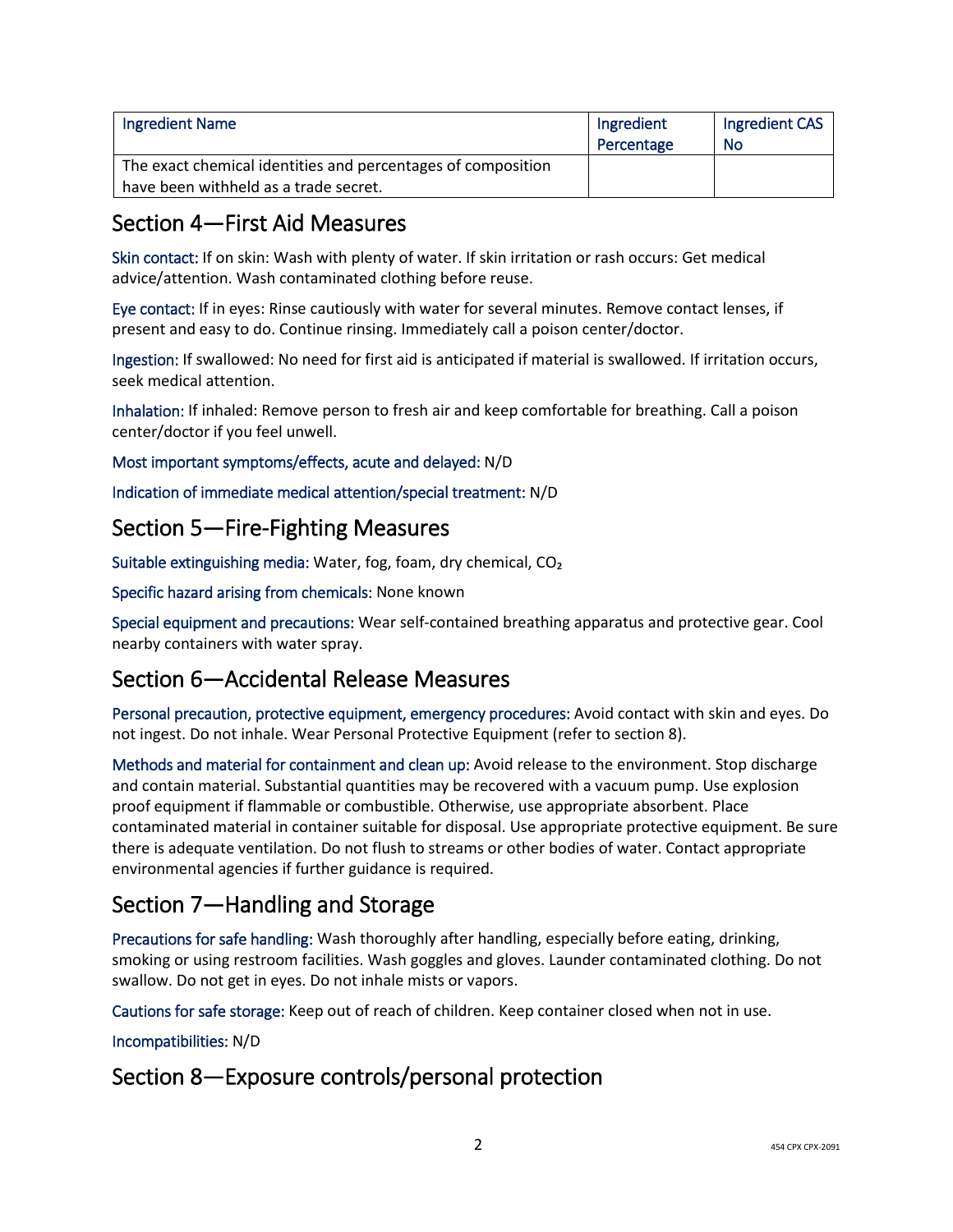#### Exposure Limits: N/D

#### Specific Engineering: N/D

Individual protective equipment and measures: Eye Protection: Safety goggles recommended. Skin Protection: Wear waterproof and chemical resistant gloves. Respiratory Protection: Use in well ventilated area or utilize a respiratory program that meets OSHA's CFR 1910.134 or ANSI Z88.2 requirements whenever workplace conditions warrant respirator use.

### Section 9—Physical and Chemical Properties

| Physical State: N/D                               | Flammability (solid, gas): N/D |
|---------------------------------------------------|--------------------------------|
| Color: N/D                                        | Vapor Pressure (mmHg): N/D     |
| Odor: N/D                                         | Vapor Density (air= 1): N/D    |
| Odor Threshold: N/D                               | <b>Relative Density: N/D</b>   |
| pH: N/D                                           | Solubilities: N/D              |
| Melting point/freezing Point: N/D                 | Partition Coefficient: N/D     |
| Initial Boiling Point and Boiling Range: N/D      | Auto-Ignition Temperature: N/D |
| Flash Point: N/D                                  | Decomposition Temperature: N/D |
| <b>Evaporation Rate: N/D</b>                      | Viscosity: N/D                 |
| Upper/Lower Flammability or Explosive limits: N/D |                                |

# Section 10—Stability and Reactivity:

| <b>Chemical Stability: Stable</b>            | Condition to Avoid: N/D                      |
|----------------------------------------------|----------------------------------------------|
| Reactivity: No specific reactivity test data | Possibility of Hazardous Reaction: Hazardous |
| available for this mixture.                  | Polymerization: N/D                          |
| Incompatible Materials: N/D                  | <b>Hazardous Decomposition Products:</b>     |
|                                              | N/D                                          |

## Section 11—Toxicological information:

Information on the likely routes of exposure: Skin contact, eye contact, inhalation, ingestion.

| <b>Chemical Name</b>                          | Oral LD50     | <b>Dermal LD50</b> | <b>Inhalation LD50</b> |
|-----------------------------------------------|---------------|--------------------|------------------------|
| Ingredient 1                                  | $>900$ mg/kg  | N/D                | N/D                    |
| Ingredient 2                                  | N/D           | N/D                | N/D                    |
| Ingredient 3                                  | N/D           | N/D                | N/D                    |
| Ingredient 4                                  | N/D           | N/D                | N/D                    |
| Ingredient 5                                  | N/D           | N/D                | N/D                    |
| Ingredient 6                                  | N/D           | N/D                | N/D                    |
| Product as a Whole                            | $3,009$ mg/kg | N/D                | N/D                    |
| The exact chemical identities and percentages |               |                    |                        |
| of composition have been withheld as a trade  |               |                    |                        |
| secret.                                       |               |                    |                        |

Important symptoms: Refer to Section 4—First Aid Measures.

#### Effects of Acute Exposure: N/D

#### Effects of Chronic Exposure: N/D

Carcinogenicity: IARC, ACGIH, NTP, OSHA: No component of this product present at levels greater than or equal to 0.1% is identified as probable, possible or confirmed human carcinogen by IARC, ACGIH, NTP,